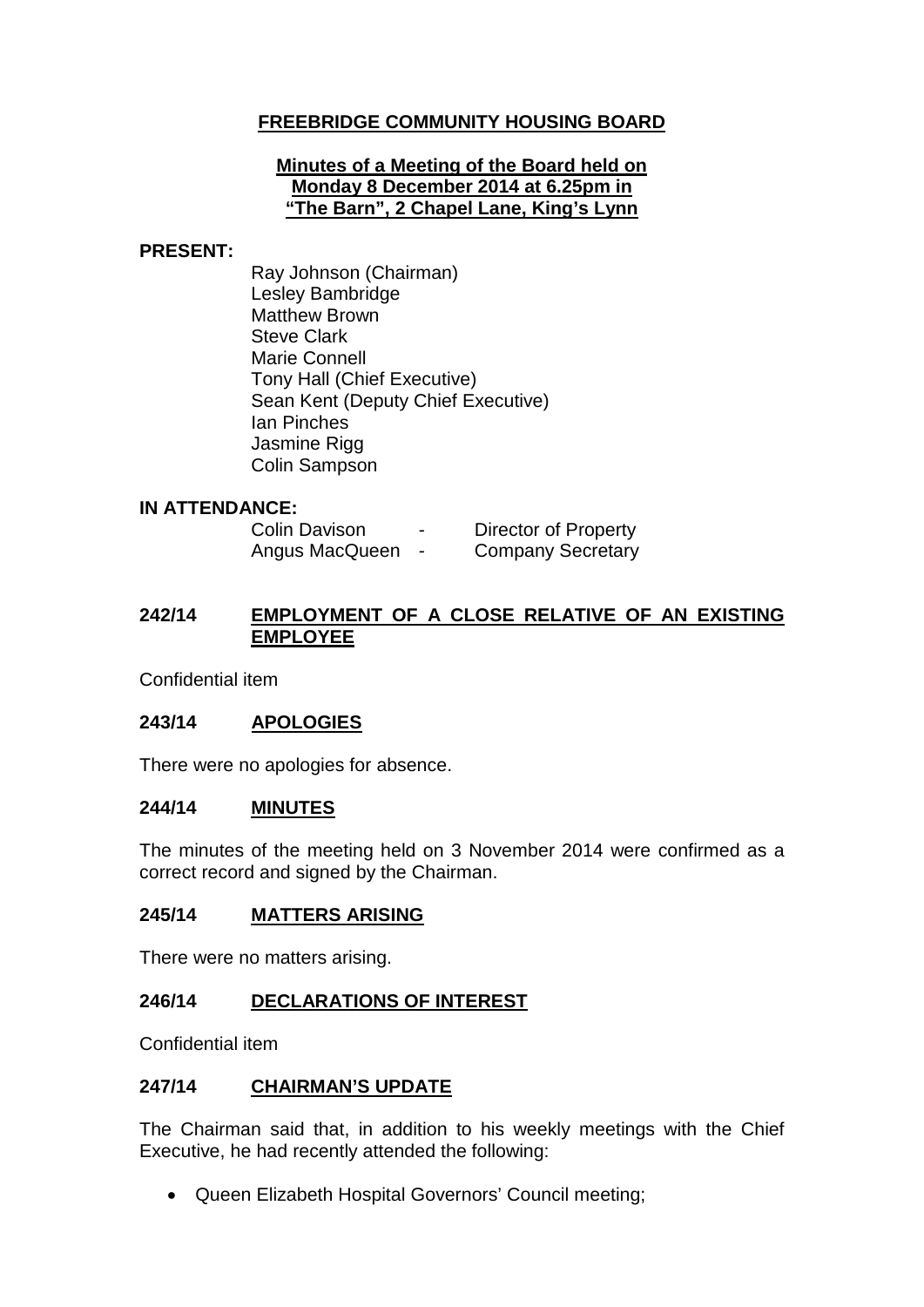- West Norfolk Partnership leaders' meeting;
- Board away day; and
- a meeting with the Borough Council around governance issues.

# **248/14 CHIEF EXECUTIVE'S UPDATE**

A written update from the Chief Executive had been previously circulated and was noted by the Board. The written update covered the following issues:

- Hillington Square project
- Zoots site development
- Pilot Street planning application
- Rampant Horse site
- Plaxtole House project
- Governance discussion with the Borough Council
- Discussion around accommodation with the Queen Elizabeth Hospital

In relation to the Pilot Street planning application, the Board noted that there had been a number of objections on various grounds, and that the application had been refused. The Chief Executive said that consideration would now be given as to how best to proceed.

With regard to the Zoots site development, the Board was pleased to note that much of the roofing was now in place.

## **249/14 ANNUAL RENT INCREASE 2015/16**

Confidential item

## **250/14 PROCUREMENT APPROVALS**

Confidential item

## **251/14 BUSINESS PLANNING PROCESS 2015/16**

The Chief Executive presented a report which suggested the business planning process for 2015/16, following the Board away day in November.

The Board agreed that it would be useful to have further input into the Business Plan before it was finalised, through a "Thinking Session".

In answer to a question, the Chief Executive said that it was intended not to have a business planning day for stakeholders in 2015, as had occurred in previous years, as the Business Plan would be developed with the Board and the Tenant Panel in line with the practice of other housing associations. Instead, there would be a stakeholder day in the autumn, focusing on a specific issue.

The Chairman thanked the Board for their participation in the recent Board away day, which had been both productive and enjoyable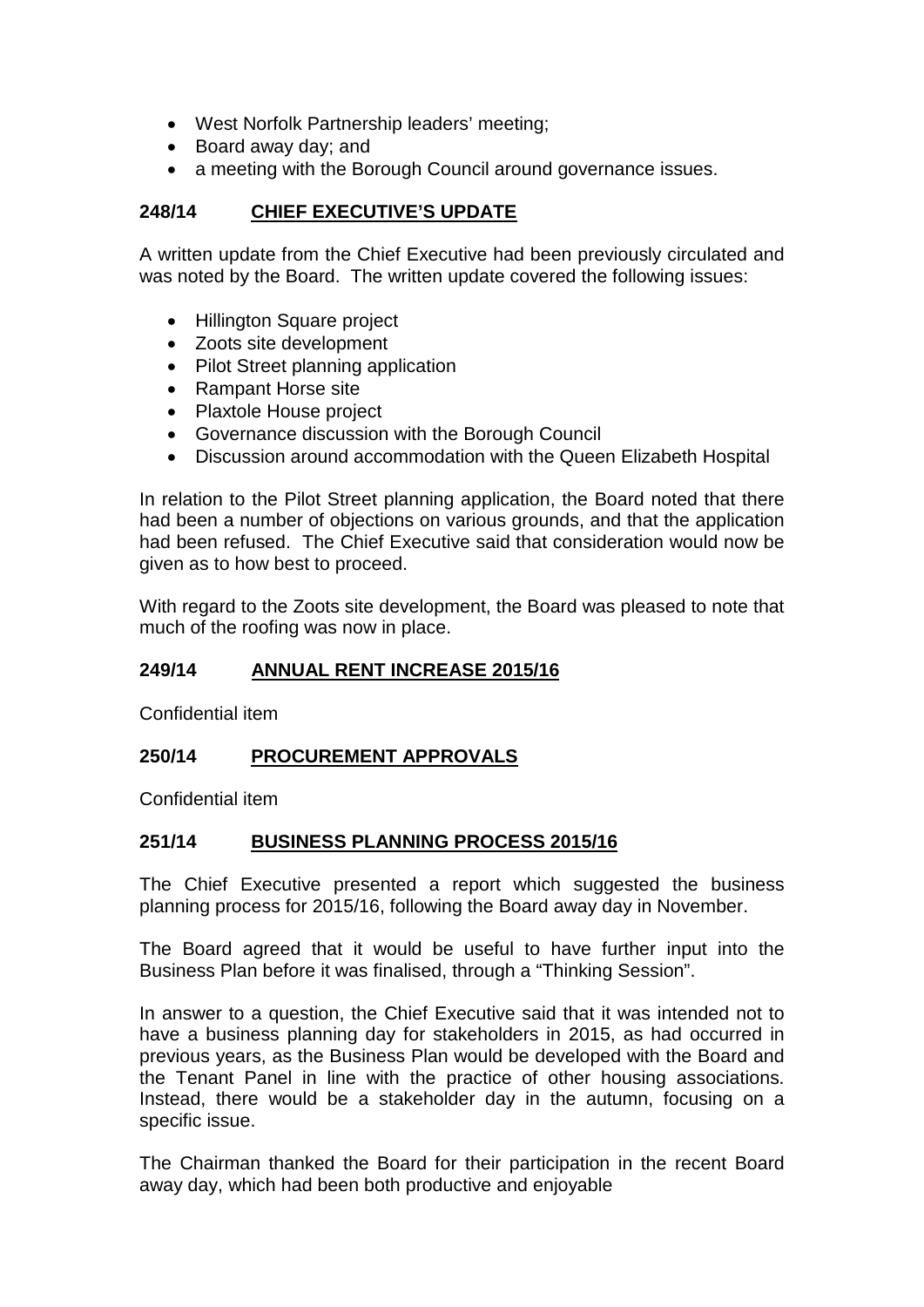**RESOLVED:** That the business planning process for 2015/16 be approved as set out in the report, subject to the addition of a Board "Thinking Session" on the Business Plan before it is finalised.

## **252/14 ANNUAL REVIEW OF BOARD AND TENANT PANEL DECLARATIONS OF INTEREST**

Confidential item

### **253/14 ANNUAL REVIEW OF EMPLOYEE DECLARATIONS OF INTEREST**

Confidential item

## **254/14 REVIEW OF THE AIDS AND ADAPTATIONS POLICY**

The Director of Property presented a report which reviewed the Aids and Adaptations Policy.

**RESOLVED:** That the revised Aids and Adaptations Policy be approved, as presented.

## **255/14 REVIEW OF THE RISK MANAGEMENT POLICY**

The Deputy Chief Executive presented a report which reviewed the Risk Management Policy.

The Deputy Chief Executive highlighted that the revised Policy had greater focus on behaviours at critical decision points, following recent Internal Audit findings and the case of fraud that had occurred in 2013. The revised Policy also recognised the increased resource on the business assurance function within Freebridge; there was, therefore, greater monitoring of compliance internally, in addition to that already provided by Internal Audit. Auditing of behaviours would be introduced as part of the 2015/15 Internal Audit Plan. The Board welcomed the more proactive approach to compliance monitoring.

**RESOLVED:** That the revised Risk Management Policy be approved, as presented.

## **256/14 APPOINTMENT OF SHAREHOLDERS**

The Company Secretary presented a report which listed applications for tenant shareholding.

**RESOLVED:** That the applications for tenant shareholding set out in Appendix 1 to the report be approved.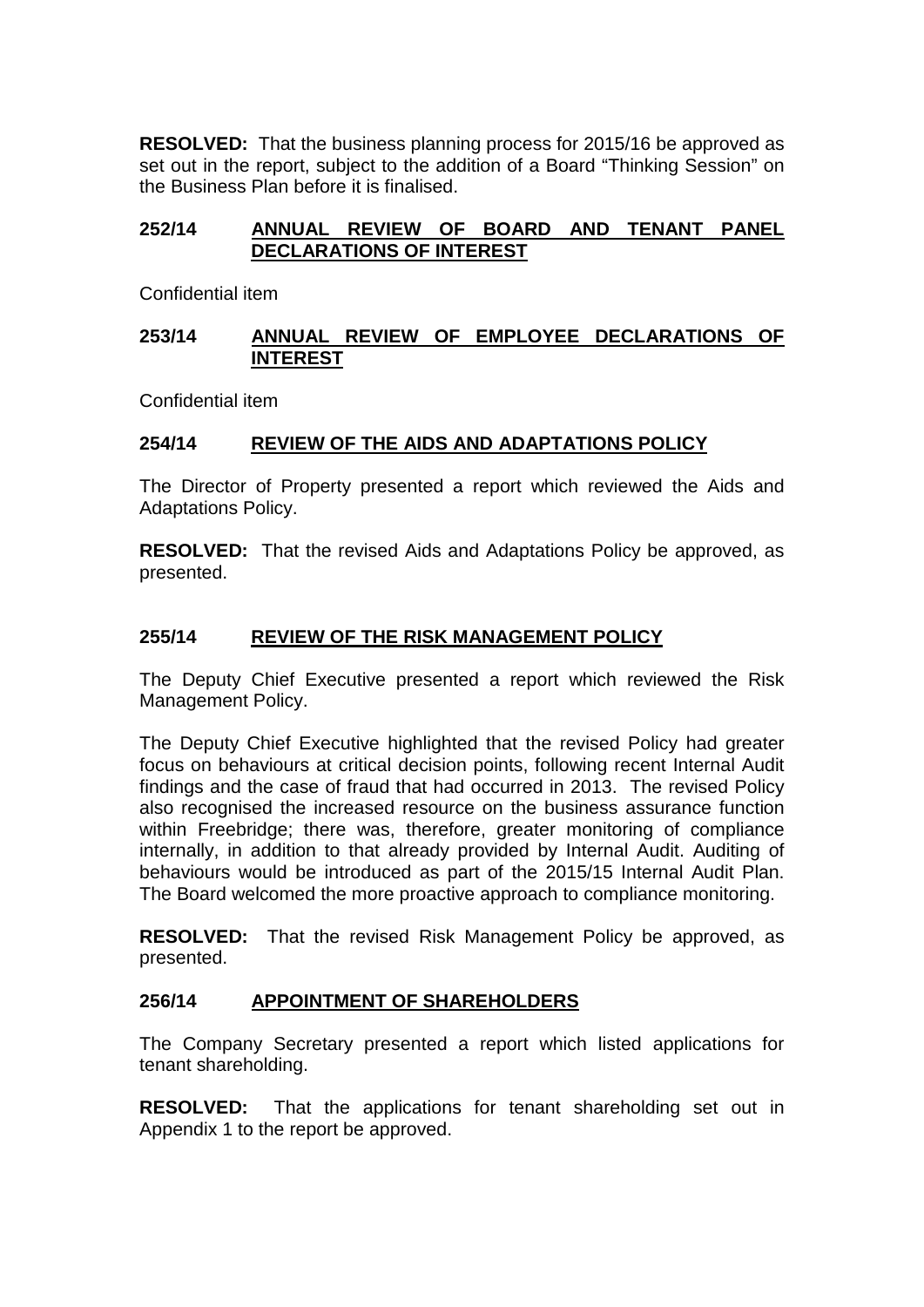## **257/14 URGENT ACTIONS TAKEN – PROVISION OF TENANCIES TO CLOSE RELATIVES OF EXISTING EMPLOYEES**

The Board noted two requests for urgent action that had been approved, to enable the Association to provide tenancies to the close relatives of existing employees.

The Board noted the reports.

### **258/14 URGENT ACTION TAKEN – HELP TO BUY AGENT – SERVICE LEVEL AGREEMENT, BEDFORD PILGRIMS HOUSING ASSOCIATION**

The Board noted a request for urgent action that had been approved, to enable the Association to enter into a Service Level Agreement with Bedford Pilgrims Housing Association in its capacity as the Government's Help to Buy Agent.

The Board noted the report.

## **259/14 URGENT ACTION TAKEN – PROVISION OF A TENANCY TO A CLOSE FRIEND OF AN EXISTING EMPLOYEE**

The Board noted a request for urgent action that had been approved, to enable the Association to provide a tenancy to the close friend of an existing employee.

The Board noted the report.

## **260/14 WORK UPDATE**

The Company Secretary presented the work update, which included the following:

- Action Sheet
- Future Work Programme of the Board.

The Board noted the update.

## **261/14 COMMITTEE MINUTES**

Ian Pinches, Chairman of the Audit Committee, presented the minutes of the Committee's meeting held on 10 November 2014. The Board welcomed the hard work and challenge being undertaken by the Committee.

## **262/14 ANY OTHER BUSINESS**

There was no other business.

.